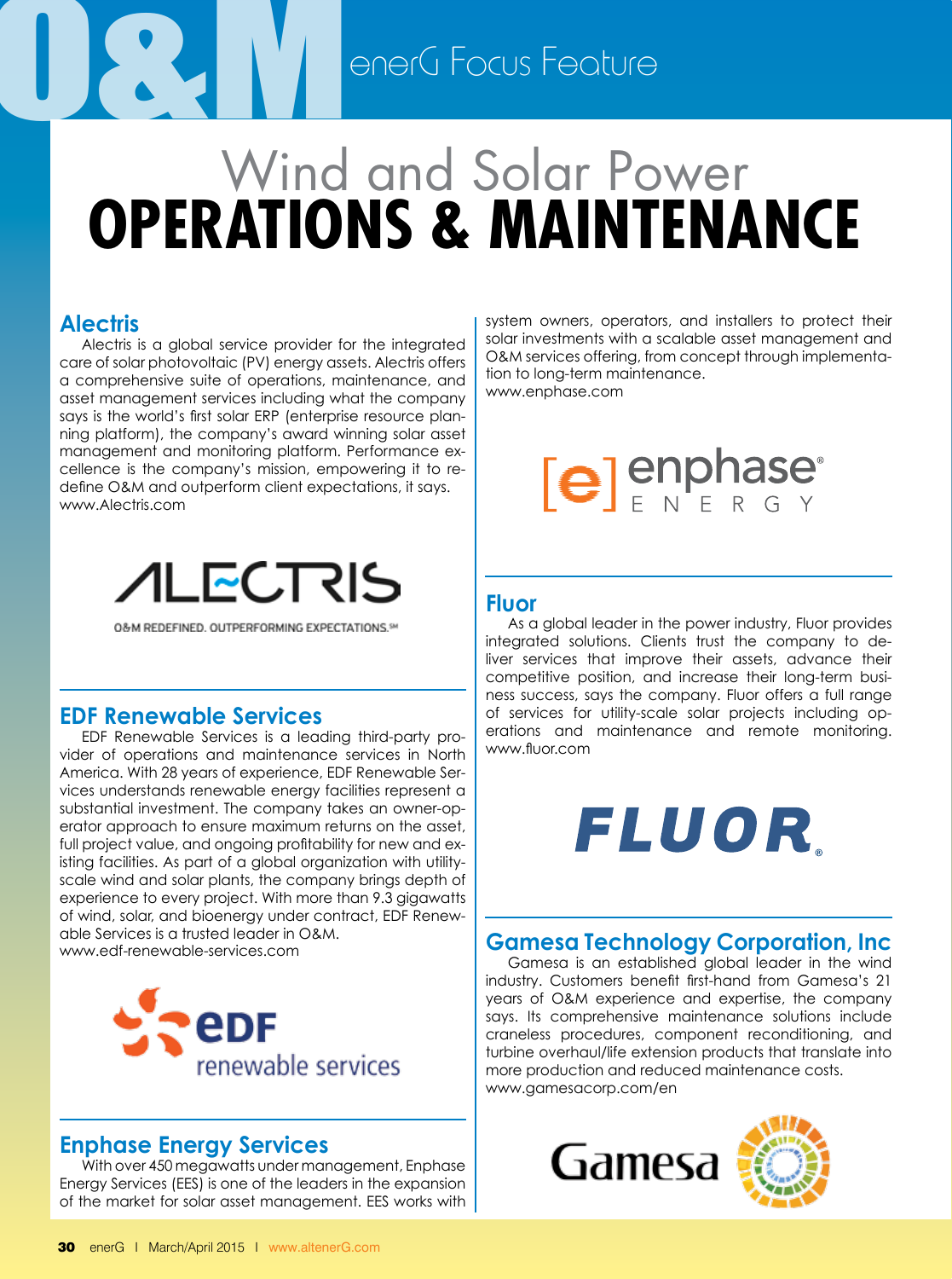# enerG Focus FeatureO&M



As one of the leading wind contractors in the industry, Mortenson is equipped to support Operations and Maintenance needs to maximize efficiency and productivity, the company says. From rapid response repair, infrastructure improvements, and decommissioning to major correctives, the company's 20 years of wind expertise ensures facilities are operating to their full potential—saving customers time and money.

www.Mortenson.com/wind



#### **RadianGEN**

RadianGEN offers comprehensive solar asset management services enabling owners to maximize the return on their investment. The company provides operational/ technical oversight, financial asset management, contract administration, and regulatory compliance. RadianGEN is currently contracted to provide services for over 150 MW of operating projects for developers, utilities, and investment funds seeking to optimize performance**.**





#### **Run Energy**

Established in 2002, Run Energy is a leading full service O&M provider to the North American wind industry. Run Energy's 195 wind technicians provide a wide range of services under short and long term contracts (2,200 MW), on numerous turbine models. In 2015, Run will perform over 6,000 scheduled maintenances in the U.S. www.runenergy.com

run¦ene

#### **Siemens**

A global leader in both onshore and offshore wind service, Siemens uses innovative diagnostic technologies and logistics concepts for a smart and proactive service approach resulting in greater turbine up-time and long-term reliability, thus helping lower costs associated with wind energy. Combining reliable and serviceable turbine design with integrated service planning and predictive maintenance provides customers with a comprehensive service approach that can be customized to their unique needs. www.siemens.com

## **SIEMENS**

#### **Signal Energy Constructors**

Signal Energy works with its strategic partner, MaxGen, to offer the best possible operations and maintenance solutions for utility scale wind and solar projects. The company's goal is to maximize generation for customers. O&M offerings include: commissioning, operations (plant monitoring/controls, fault/failure diagnostics), maintenance (preventative and corrective), and asset management. www.signalenergy.com



#### **SMA America**

SMA America offers comprehensive, plant-wide O&M services for commercial and utility-scale systems, services that are said to reduce risk, protect power production, and simplify long-term planning. The service teams are among the most experienced in the PV industry and utilize realtime remote monitoring to address plant needs proactively, the company says.

www.sma-america.com



*to page 31 to page 32*